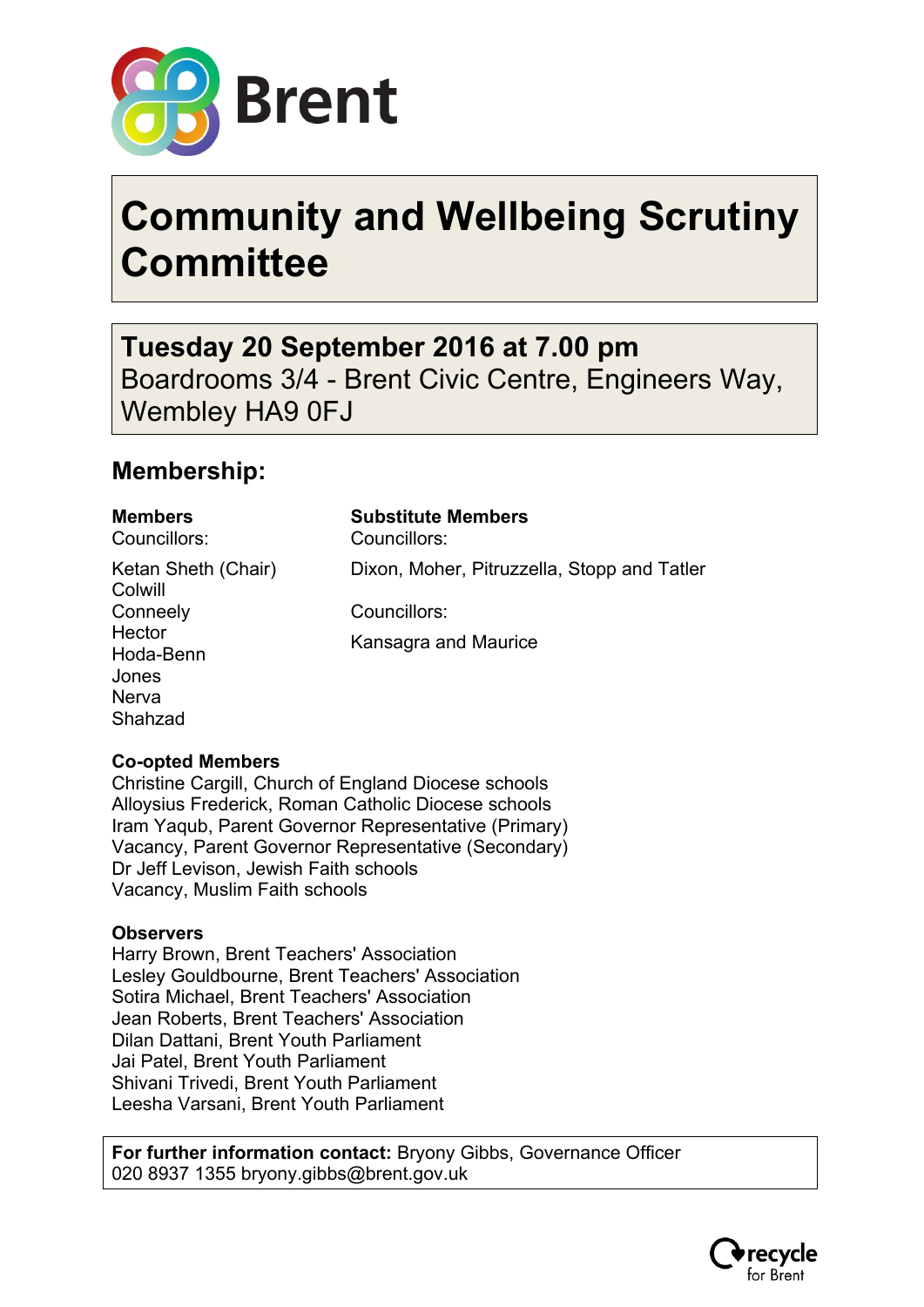For electronic copies of minutes, reports and agendas, and to be alerted when the minutes of this meeting have been published visit: **www.brent.gov.uk/committees**

#### **The press and public are welcome to attend this meeting**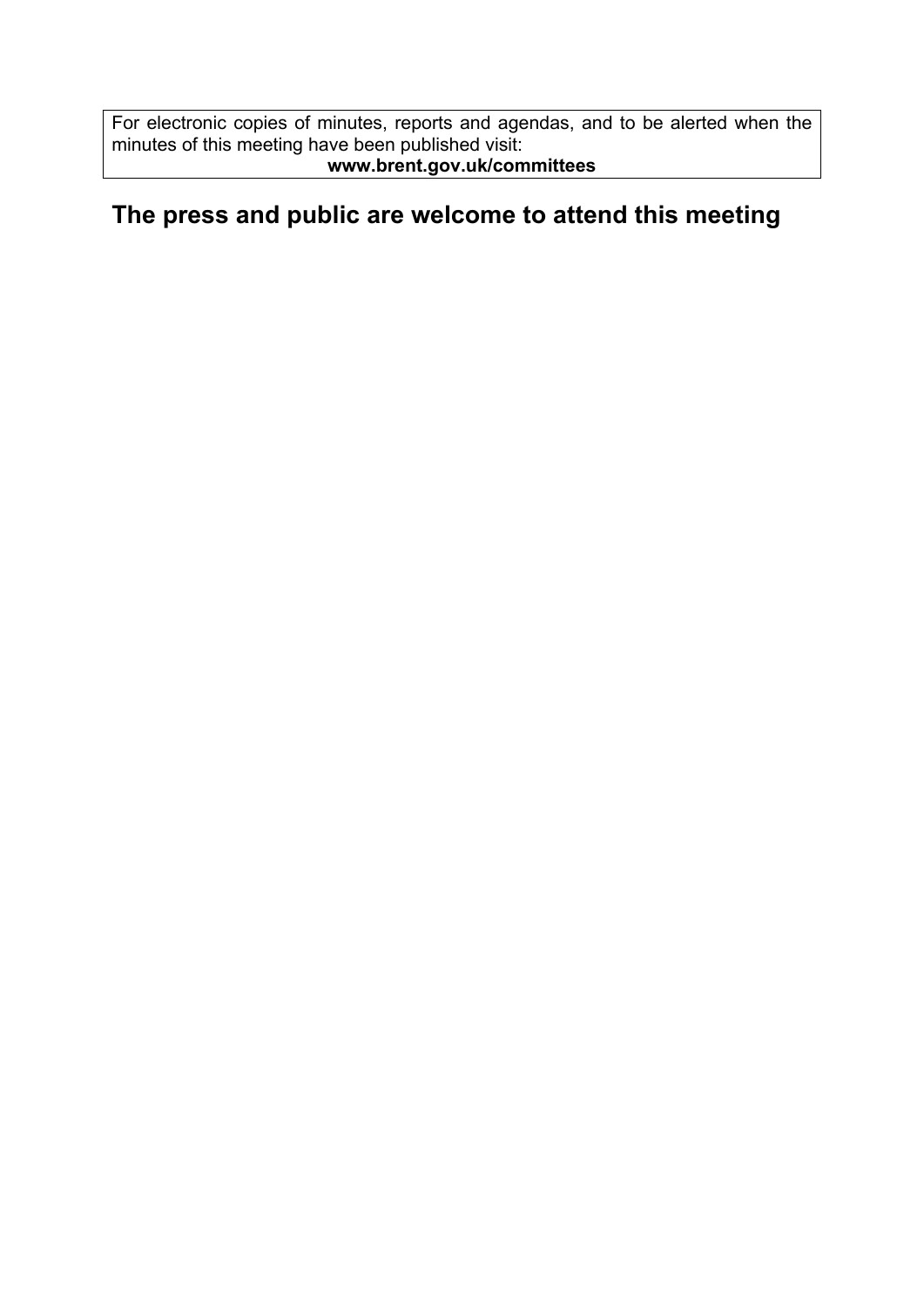## **Agenda**

Introductions, if appropriate.

Apologies for absence and clarification of alternate members.

#### **Item** Page

#### **1 Declarations of interests**

Members are invited to declare at this stage of the meeting, any relevant disclosable pecuniary, personal or prejudicial interests in the items on this agenda.

**2 Deputations (if any)**

#### **3 Minutes from the previous meeting** 1 - 6

- **4 Matters arising (if any)**
- **5 Healthwatch Brent**

A representative from Healthwatch Brent to make a short presentation to the committee and update members about their activity and priorities for 2016/17

#### **6 Scoping paper for Signs of Safety scrutiny task group** 7 - 14

Members agreed to establish a task group to evaluate the introduction of Signs of Safety by children's services. This report sets out the proposed remit, methodology, research methods and objectives of the task group for the committees consideration. .

#### **7 Sustainability and Transformation Plan** 15 - 32

NHS England has published the Five Year Forward View, setting out a vision for the future of the NHS. Planning guidance released in December 2015 set out the requirement for local areas to develop a Sustainability and Transformation Plan (STP) to help local organisations plan how to deliver a better health service and meet this vision. This report sets out the North West London STP priorities, how they align with the Brent STP priorities, the approach to delivering these and the financial implications associated with the proposals.